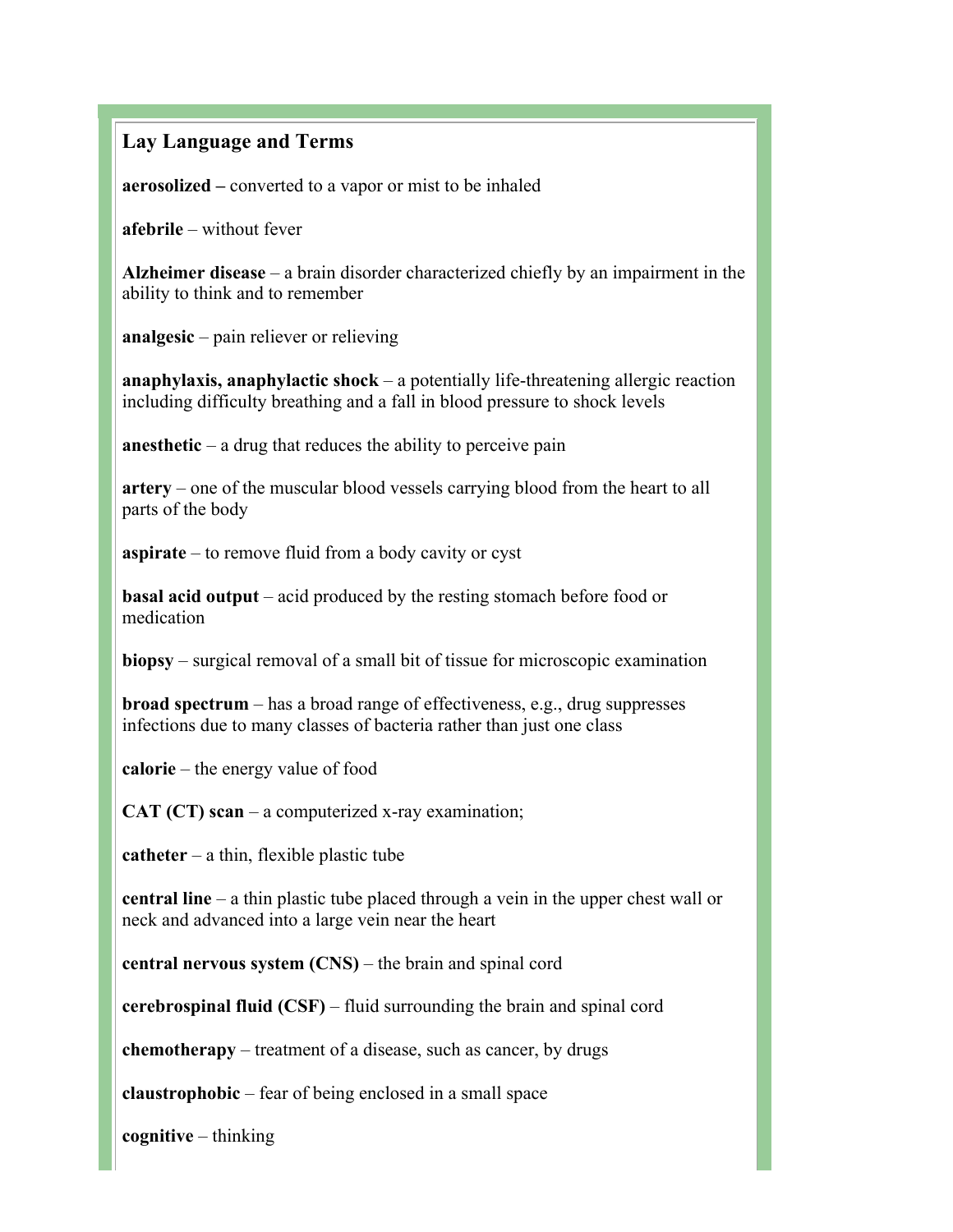**double contraception** – both partners practice contraception

**edema** – swelling due to excess fluid in the tissues

**efficacy** – usefulness

**electrocardiogram (ECG or EKG)** – a recording of the heart's electrical activity;

**electrodes** – pieces of metal attached to wires

**electroencephalogram (EEG)** – a recording of the brain's electrical activity;

**endoscopy** – a procedure in which a thin flexible tube with a light at its end is passed through the mouth or rectum to allow inspection of the gastrointestinal tract;

**esophagus** – swallowing tube between throat and stomach

**febrile** – feverish

**fluorescein** – a fluorescent dye that can be injected into an arm vein to help examination of the blood vessels inside the eye

**flushing** – warmth and reddening of the skin

**hematoma** – a black-and-blue mark or lump caused by the escape of blood into the tissues

**hepatitis** – liver inflammation

**hives** – an itchy, bumpy skin rash

**hypoglycemia** – low blood sugar

**hypokalemia** – low blood potassium

**hypotension** – low blood pressure

**indwelling catheter** – a thin, flexible plastic tube that remains in a vein or artery for hours or days

**infusion** – slow injection of fluid into a vein

**intravenously** – through a vein

**jaundice** – yellow discoloration of the skin and eyes

**laparotomy** – surgery to examine the abdominal organs

**lumbar puncture** – spinal tap;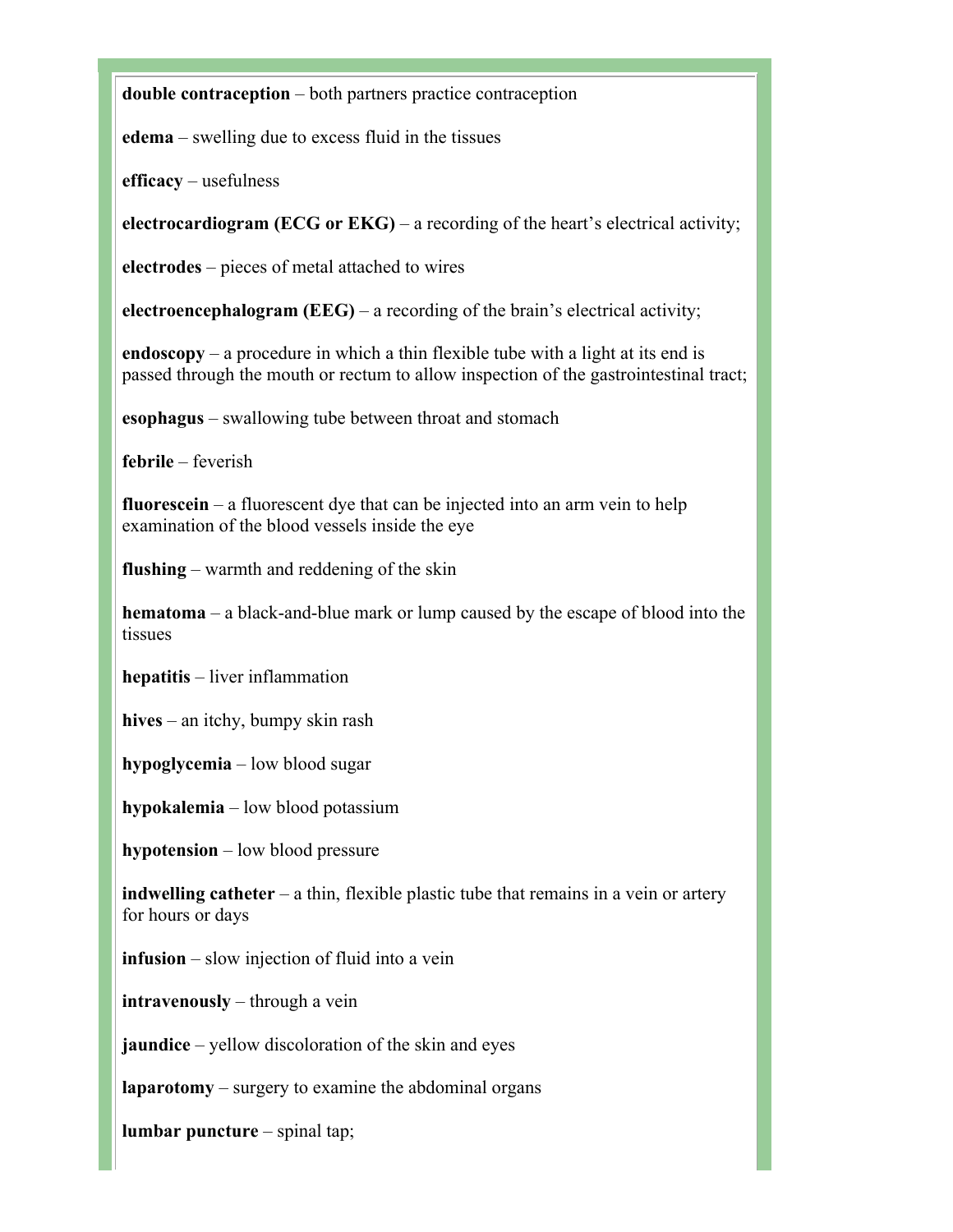**malaise** – feeling "lousy"

**manometer** – instrument for measuring pressure

**metabolism** – chemical activity of the body; drug metabolism refers to chemical change of the drug by the body

**metastasized** – cancer that has traveled from its origin to others parts of the body

**MMPI (Minnesota Multiphasic Personality Inventory)** – a standard series of true/false questions designed to evaluate a patient's personality type

**MRI (magnetic resonance imaging)** – study of body structure by a magnetic field and radio waves

**mucositis** – painful sores inside the mouth

**myocardial infarction** – heart attack

**neurotransmitter** – chemical messenger in the nervous system

**occlusion** – blockage

**perfusate** – washing solution

**peritoneal cavity** – abdominal cavity

**PET scan (positron emission tomography)** – a technique that "labels" active areas of the brain; it requires the injection of small amounts of radioactive tracers

**pharmacology of a drug** – how your body handles this drug

**phlebitis** – inflammation of a vein

**placebo** – an inactive, harmless substance identical in appearance to the drug being tested

**plasma** – the liquid portion of the blood

**pneumothorax** – air inside the chest wall compressing the lung

**protocol** – clinical research study

**randomize** – arrange by chance;

**receptors** – molecules on or in cells that interact with hormones, neurotransmitters, drugs, etc.

**remission** – lessening of the symptoms of a disease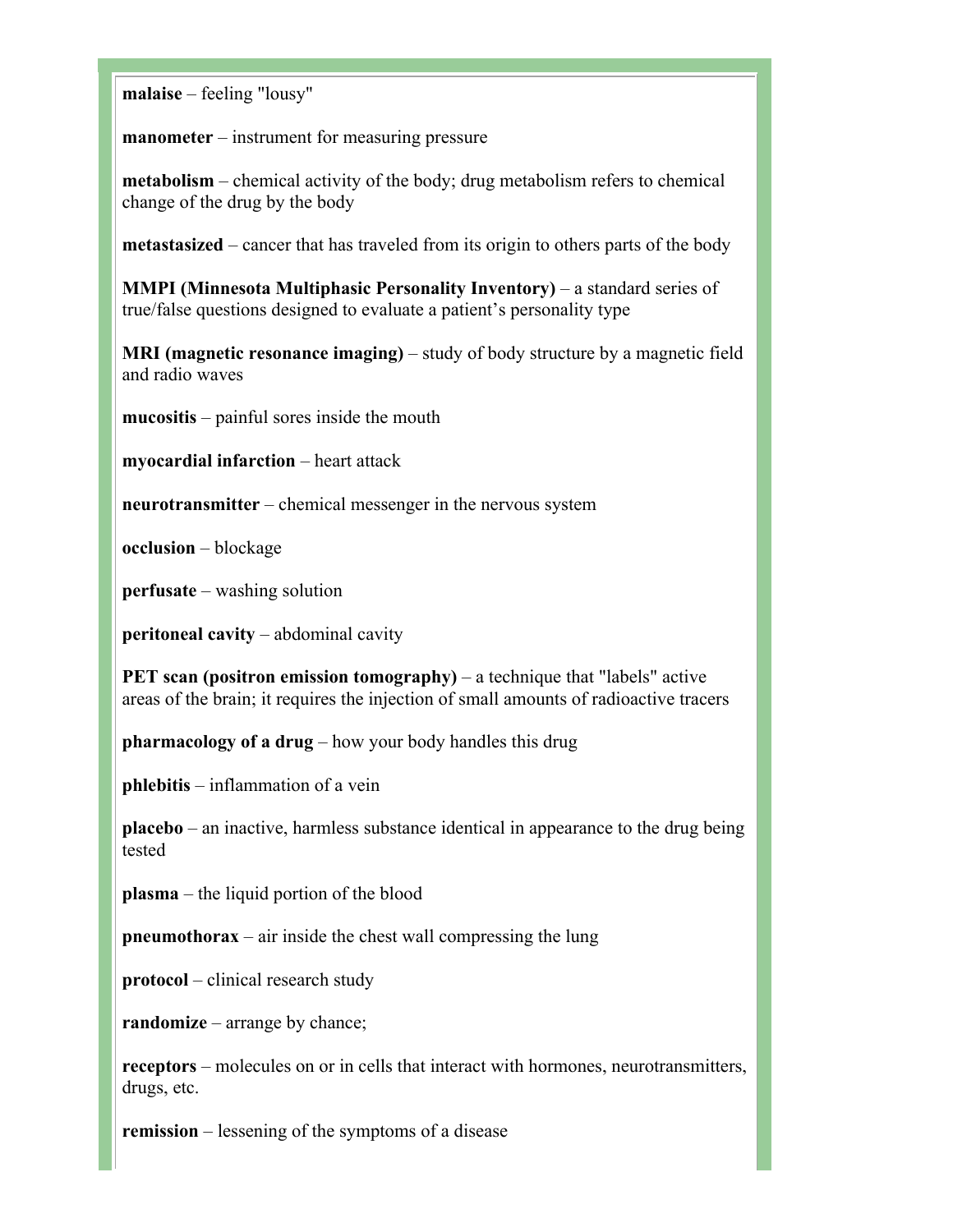**resect, resected** – remove surgically

**sepsis** – infection in the bloodstream

**serotonin** – one of the chemicals that act as messengers in the nervous system

**triglyceride level** – level of one of the types of fat in the blood

**ultrasound** – examination using sound waves

**venipuncture** – puncture of a vein;

**void** – urinate

## **Lay Descriptions of Common Research Procedures**

The descriptions offered below are meant only as guidelines. Some tailoring will often be required to inform potential subjects adequately of deviations from the descriptions. For some procedures, alternative descriptions are offered.

## **ACTH Test**

This test determines whether your adrenal gland is functioning normally. A catheter (a thin, flexible plastic tube) will be put into an arm vein. You will be asked to lie down and will be given an injection into a different arm vein. Periodic blood samples will be drawn from the catheter in your vein for the next 3 hours. You will be able to move around during the test.

*Discomforts and risks*: As with any vein puncture, it may be necessary to try more than once to insert the needle successfully, and you may get a hematoma ("blackand-blue" mark or lump). You may have some local pain at the needle site. There is a very small risk of infection.

#### **Apheresis, Manual and Automated**

The purpose of these 2-hour procedures is to treat certain conditions or to allow the investigator to obtain a larger number of white blood cells, red blood cells, or platelets for study than would be possible with usual blood-drawings. Similar procedures are used daily in blood banks to obtain blood products from healthy donors. Blood may be drawn on occasions, but only from arm veins.

In manual apheresis, blood is drawn through a needle in the vein of one arm, into a plastic bag, and spun (centrifuged in a machine) to separate red blood cells from other blood components. The red blood cells are then returned to your body through the same needle.

In automated apheresis, blood is removed through a needle in the vein of one arm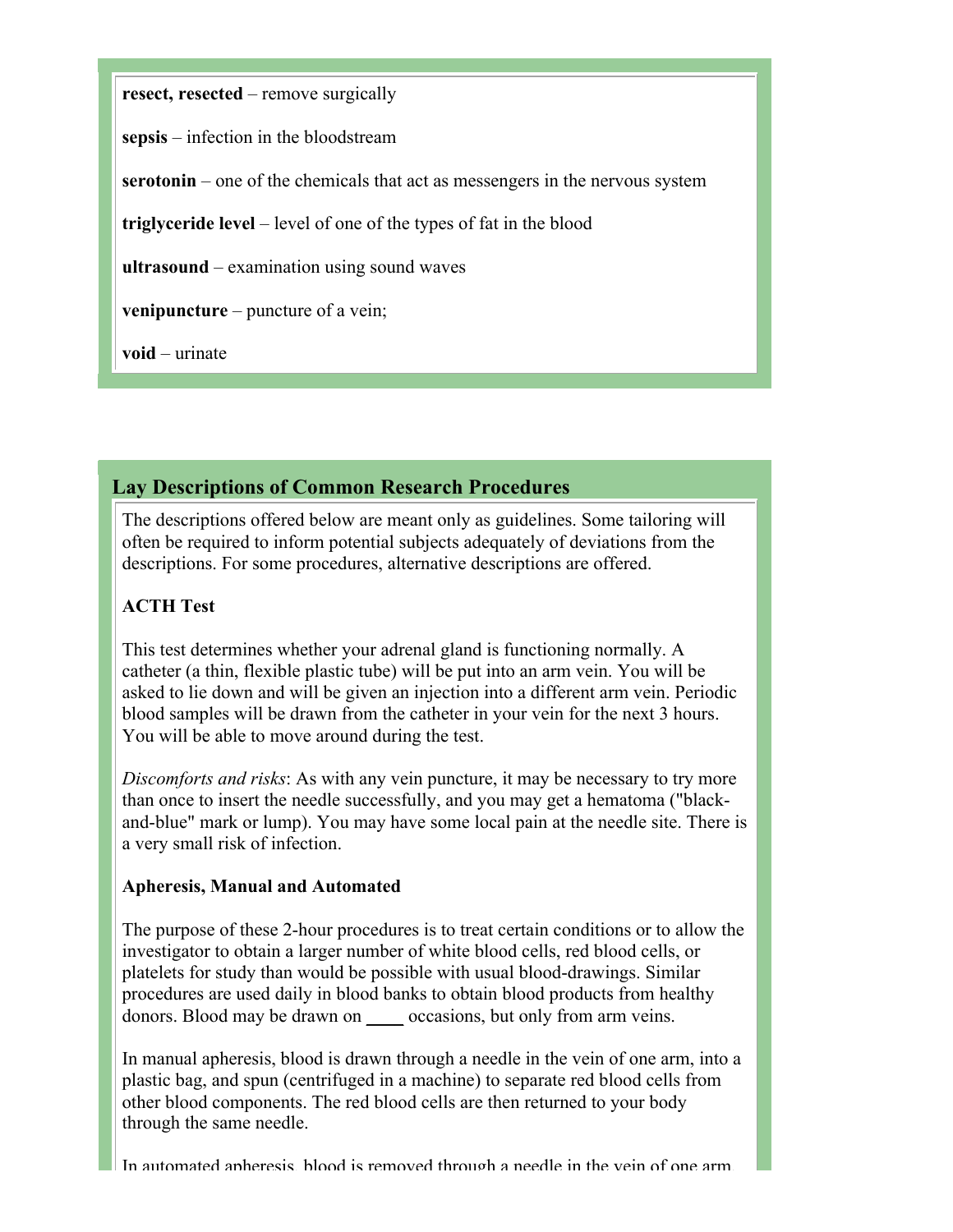continuously spun (centrifuged) in a machine that separates the desired component (usually white blood cells and plasma), and the remainder (mostly red blood cells) is returned continuously to the donor through a needle in a vein of the other arm (or through the same needle used to draw the blood).

## **Arterial (Radial) Catheterization**

A catheter (a thin, flexible plastic tube) is inserted in one of the two arteries at your wrist. Before the catheter is inserted, we will make sure that both arteries are working. A small amount of a local anesthetic (numbing medicine) will be injected to numb the skin over the artery. Then, the catheter will be placed in the artery and fastened with tape. From this catheter we will take samples, of teaspoons each.

*Discomforts and risks*: Some discomfort is connected with placement of the arterial needle. Rarely, people faint. Even more rarely, the catheter gets infected. There is a remote chance that the artery might get blocked, but this has not been observed in several thousand of these procedures at NIH. Bruising or swelling at the site of the arterial catheter occurs in 5 percent to 20 percent of patients, but this is only temporary; permanent damage is extremely rare. We will watch for these risks and treat any problems that occur.

In the most extreme case, arterial blockage could cause loss of a hand or arm in patients with pre-existing severe disease of the artery. This complication has never been observed in individuals with normal circulation, and we will exclude those with abnormal circulation.

### **Biopsy, Liver**

A needle is passed through the skin into the liver, beneath the right side of the lower ribcage, to obtain a small piece of tissue.

*Discomforts and risks:* About 20 percent of patients have some local pain lasting from a few minutes to several hours; this rarely requires medication and disappears within a day or two. In less than 1 case in 1,000, the biopsied liver bleeds severely, and blood transfusion or even surgery is needed; death has occurred from bleeding in less than 1 case in 10,000.

### **Biopsy, Muscle**

The procedure is performed in the operating room. After a local anesthetic numbs the skin, an incision, 1/2 inch to 1 inch long, is made in the thigh (or upper arm), and a small piece of muscle is removed. The skin is closed with self-absorbing stitches. If the biopsy is done on your thigh, you may be asked to stay off your feet for 6 hours after the procedure.

*Discomforts and risks*: Discomfort during the procedure will be avoided by the use of a local anesthetic. The biopsy site may be tender for several days; this is usually controlled by medication. Risks include the rare complications of local bleeding or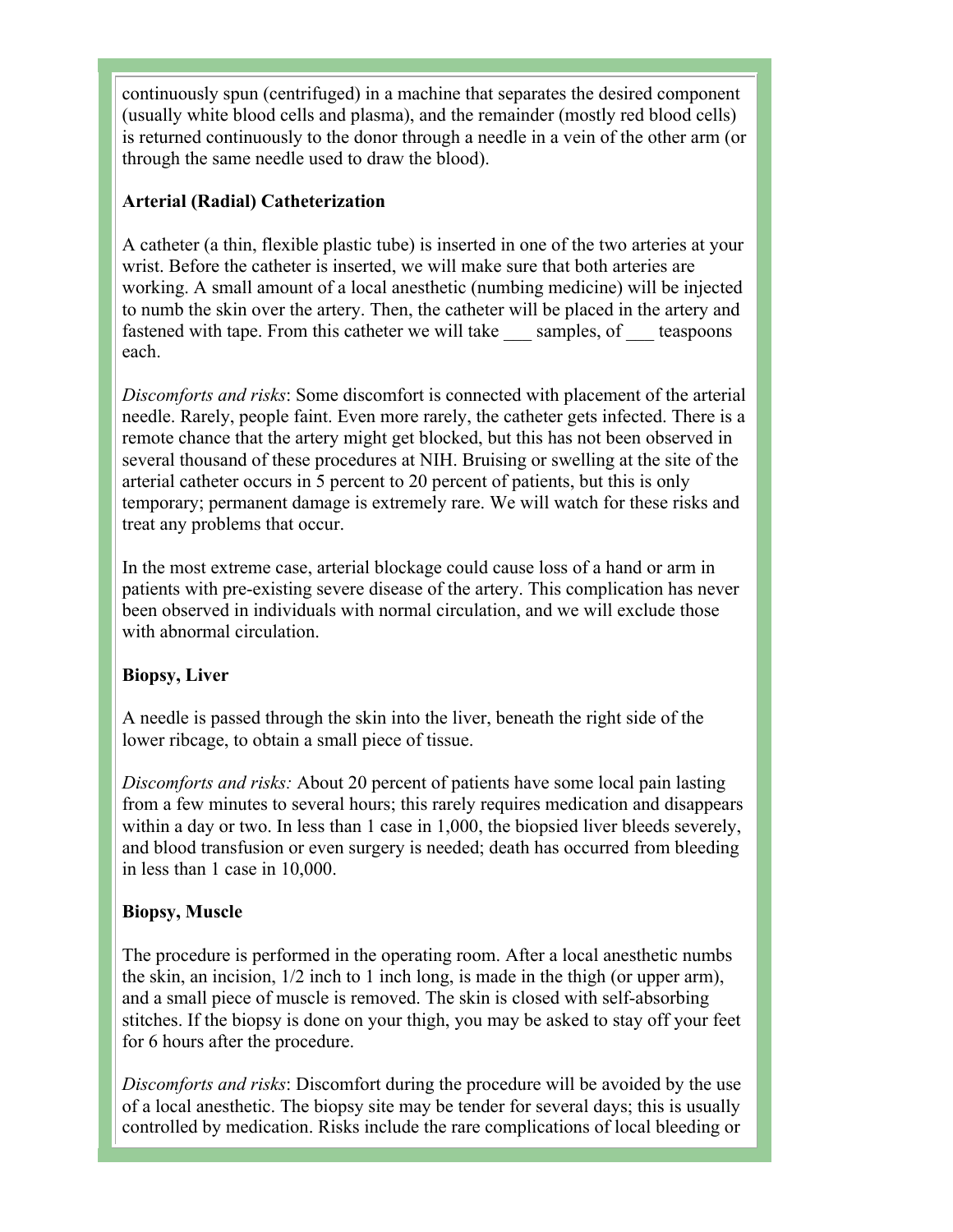infection. A small scar will remain permanently at the biopsy site.

# **Biopsy, Nerve**

The procedure is performed in the operating room. After a local anesthetic numbs the skin, an incision about 1 inch long will be made, usually just below the outside of the ankle or in mid-calf. A piece of nerve about 1 inch long will be removed. The skin will be closed with self-absorbing stitches.

*Discomforts and risks*: The biopsy site may be sore for a few days; this is usually controlled by aspirin-like pain medication. An area of numbness along the outside half of the heel, along the incision, or in the heel, occurs occasionally and usually subsides after 2 or 3 weeks but can persist for more than a year. Ankle swelling, treated by bedrest and elevation, occurs infrequently after biopsy. Risks include the rare complications of local infection or bleeding. A small scar will remain at the biopsy site.

# **Biopsy, Skin**

The skin area to be biopsied is cleaned with iodine and alcohol. A local anesthetic numbs the area, and a 1/4-inch piece of skin is removed with a special tool.

*Discomforts and risks*: Pain at the biopsy site should be minimal; bleeding and infection are rare. Biopsy wounds usually heal with a very small, nearly unnoticeable scar, but sometimes a raised scar or visible lump may result. However, the biopsy will be taken from a place on your body that is not easily seen.

# **Blood Drawing (Venipuncture)**

During this study, no more than teaspoons (or cups) of blood will be drawn. You may experience some discomfort at the site of needle entry, and there is a risk of a "black-and-blue" mark. There is a remote risk of fainting or local infection.

# **Bone Marrow Aspiration**

The purpose of this procedure is to collect cells from your bone marrow. It will be done in the hospital/clinic and will take about 15 minutes. While you lie on your stomach, the skin over your hip bone will be cleaned with alcohol and iodine. A local anesthetic (numbing medicine) will be injected under the skin and into the outer covering of the bone. After the area is numb, a needle will be inserted into the bone. A syringe will be attached to this needle and a rapid suction movement (aspiration) will be made. The aspiration may be repeated several times so that an adequate number of bone marrow cells is obtained. There are no limitations on your activity after the procedure is over.

*Discomforts and risks*: You will feel mild burning for several seconds until the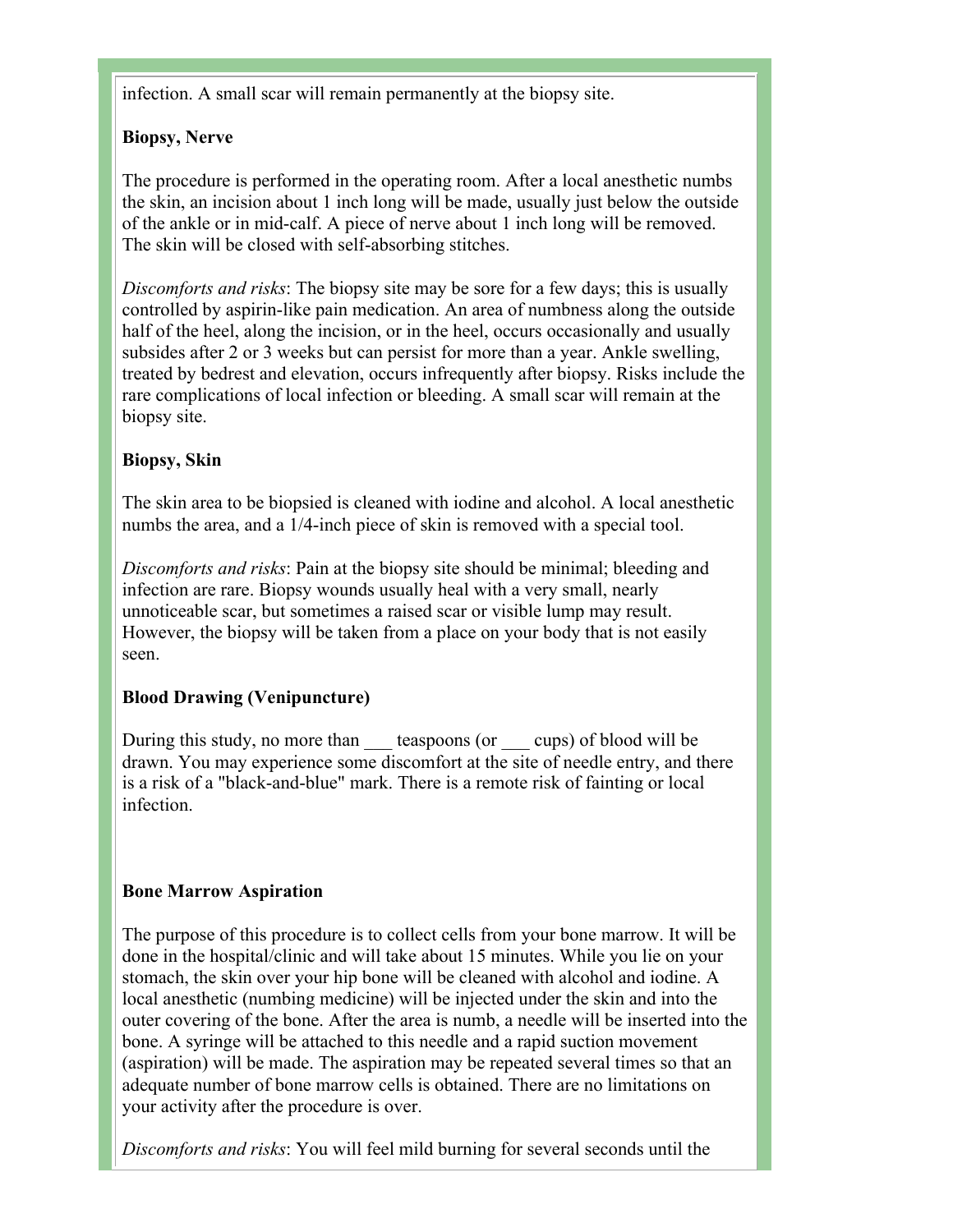numbing begins. You will feel a pushing sensation, but no pain, as the needle enters the hip bone. As the marrow is aspirated, you may feel a sharp pain, lasting 1 to 2 seconds. There may be a small amount of residual pain, but within an hour or 2 you should feel normal. There is a remote risk of fainting during the procedure and of bleeding or local infection at the aspiration site.

## **Bronchoscopy**

This procedure takes 30 to 90 minutes and involves passage of a long, narrow, flexible tube (bronchoscope) through the nose or mouth into the airways of the lung. Before passage of the tube, the nose and throat are sprayed with local anesthetic (numbing medicine). When the bronchoscope has been steered into a specific airway of the lung, a small amount of sterile water may be squirted through it into the lung and immediately suctioned back, washing off some of the cells lining the airways. The fluid and cells are then analyzed in the laboratory.

*Discomforts and risks*: There is no known risk of this procedure in individuals with normal hearts and lungs, but as a precaution we will monitor heart rhythm and rate, and place a small needle in an arm vein. There may be some discomfort when the bronchoscope is passed through the nose, and occasional patients experience gagging and an urge to cough when the bronchoscope is passing through the throat and the vocal cords. A sore throat and mild hoarseness may persist for several hours; these resolve routinely within a day. Occasionally, subjects have temporary fever following bronchoscopy; in hundreds of studies carried out to date by the Pulmonary Branch, such fevers have gone away promptly and have required no therapy other than an aspirin-like medication.

# **Computerized Axial Tomography (CAT or CT) Scan**

A CAT (computerized axial tomography) scan requires that you lie still for a short time while x-ray images are formed. It may also require an injection of dye through a needle placed in an arm vein.

### **Colonoscopy**

A flexible instrument with a special system of lighting (colonoscope) permits your doctor to examine the large intestine. Before the procedure, an intravenous sedative will be given to relax you. Then a flexible tube will be inserted into your rectum and advanced. The procedure takes 20 to 90 minutes. Your doctor may want to biopsy (cut out a small piece for diagnosis) suspicious areas.

*Discomforts and risks*: The IV sedative may slow or, very rarely, stop breathing, but this can be reversed by other medications. Patients who have abnormal or replaced heart valves, pacemakers, artificial joints, or vascular surgery grafts are at risk for infection; antibiotics may be administered before and after the procedure. The risk of perforation of the colon is 2 to 4 in 1,000 cases, with possible bleeding or infection that might require a blood transfusion, antibiotics, or surgery. Rarely, irregular heart beats and ruptures of the spleen have occurred. Death has followed the procedure in approximately 1 of 10,000 studies.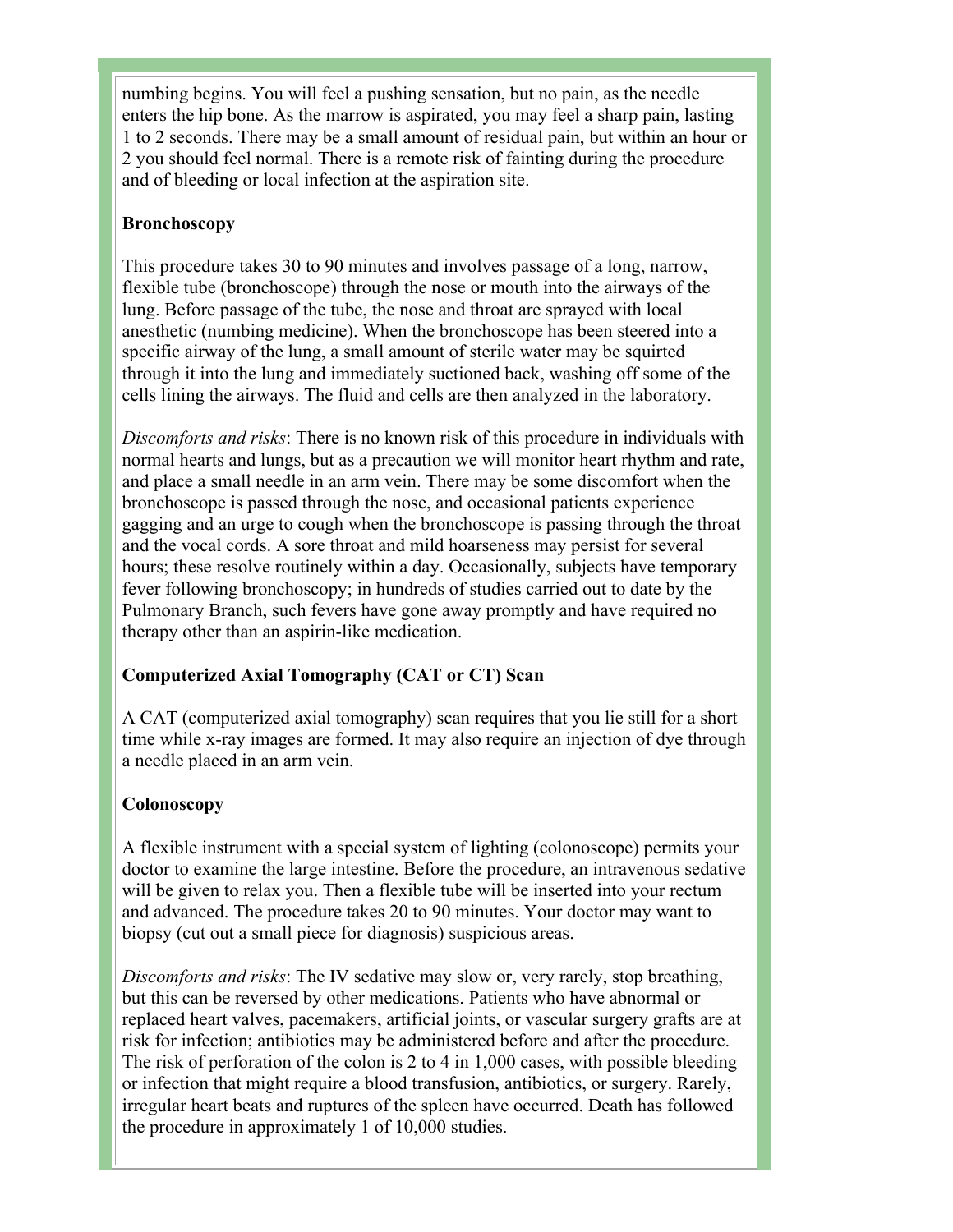### **Electrocardiogram (EKG, ECG)**

A recording of the normal electrical activity of your heart is taken by placing electrodes (pieces of metal attached to wires) on the skin of your chest, arms, and legs. There is no discomfort and there are no risks.

## **Electroencephalogram (EEG)**

A recording of the normal electrical activity (waves) of your brain is taken by securing electrodes to your scalp with a glue-like substance (collodion), that can be removed with a substance similar to nail polish remover (acetone). We will measure your brain waves while you are lying quietly, breathing deeply (hyperventilating), watching bright flashes of light (photic stimulating), or sleeping. The session will last for 1 to 2 hours.

*Discomforts and risks*: Both the glue and the remover acetone have strong odors but do not have any harmful effects when used for a short time.

### **Electromyography/Nerve Conduction Study (EMG/NCS)**

Electromyography (EMG) measures the electrical activity of muscles. It involves insertion of a needle into a muscle to record its electrical activity. You may experience pain at the site of needle entry. Hazards include the slight possibility of infection or bleeding.

Nerve conduction studies measure the speed with which nerves conduct electrical impulses. These studies are performed by taping a wire on the skin to record the impulses and another wire on the skin over the nerve to deliver a small electrical stimulus. You might experience discomfort during the nerve stimulation. If this is too uncomfortable, you can stop the test.

These two studies usually are performed during the same session and take from 1/2 to 1 hour.

### **Endoscopy, Upper Gastrointestinal**

This procedure takes less than 30 minutes and involves the passage of a long, flexible tube (endoscope) through the esophagus (swallowing tube), stomach, and duodenum (small intestine). Your throat will be sprayed beforehand with a local anesthetic (numbing medicine), and an intravenous medication will be given to relax you.

*Discomforts and risks*: Patients sometimes experience a sore throat, gagging, nausea, or bloating. The overall complication rate for upper gastrointestinal endoscopy is slightly more than 1 in 1,000 cases. These include bleeding (about 3 in 10,000 cases), aspiration (inhalation) of stomach contents into the lungs, abnormal heart rhythms, or lower-than-normal breathing rates (approximately 6 in 10,000), and puncture of the wall of the esophagus (3 in 10,000) cases. There is an extremely small risk of puncturing the wall of the stomach or intestine. Puncture of any of these organs could be followed by bleeding or infection that might require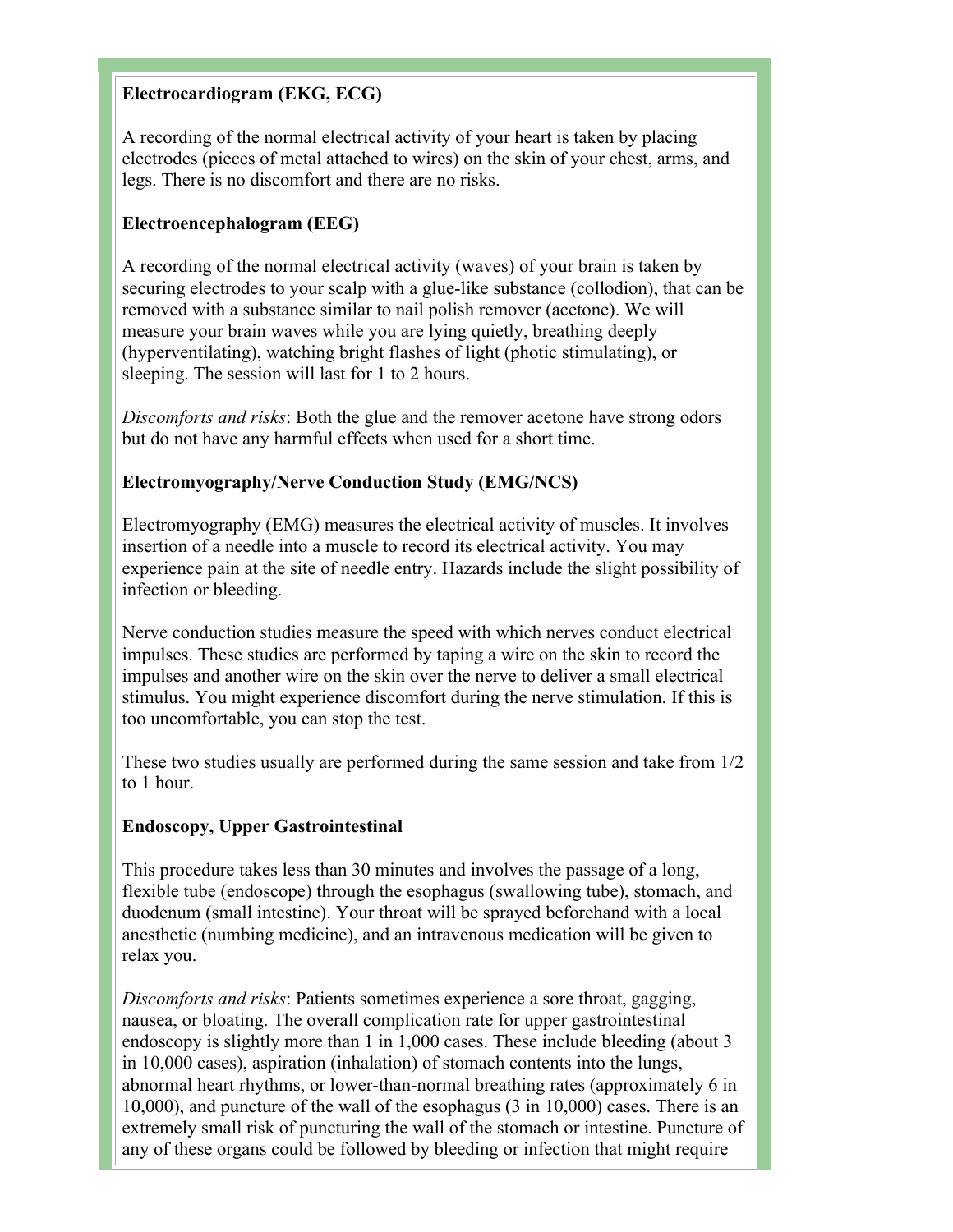blood transfusion, antibiotics, or surgery. Death followed the procedure in 7 of 10,000 cases.

## **Evoked Potentials**

These tests are similar to the electroencephalogram (EEG) and last 1 to 2 hours. During the study of somatosensory evoked potentials (SEP), nerves in the arms and legs are stimulated electrically. During the visual evoked potentials (VEP) study, you will be requested to watch black-and-white checks moving on a TV screen. During the study of brainstem auditory evoked potentials (BAEP), you will be asked to wear headphones and will hear several clicking sounds of different pitches; each ear will be tested separately. In each study, responses are recorded from electrodes (pieces of metal attached to wires) placed on the scalp, neck, and back.

*Discomforts and risks*: Similar to those of EEG recording. Electrical stimulation of nerves may cause some stinging sensation.

### **Glucagon Test**

This test determines whether your liver releases glucose (sugar) normally. A catheter is put into an arm vein, and the hormone glucagon is injected into an arm muscle (or another arm vein). Blood is drawn periodically, as you lie quietly for the next 3 hours.

*Discomforts and risks*: You will have some local pain at the needle sites. Glucagon causes nausea and occasionally vomiting in some people.

### **Lumbar Puncture (Spinal Tap)**

The lumbar puncture (LP) or spinal tap lets us study cerebrospinal fluid (CSF) to learn some of what is going on in the brain and spinal cord, which are bathed by CSF.

You will lie on your side, and a local anesthetic will be used to numb an area in your lower back. Then, about 2 tablespoons of spinal fluid will be collected.

*Discomforts and risks*: Some patients may develop a headache or backache following an LP. Prolonged headaches develop in only 1 in 50 to 1 in 200 subjects and usually subside within 1 week. The likelihood of having a headache may be diminished by lying flat in bed for 24 hours after the LP.

In rare cases, post-LP headaches persist for months or years. Such headaches may result from continued CSF leakage at the LP site. If the headache lasts longer than 1 week, a "blood patch" can be done. A small amount of blood from your arm vein is injected into the area of the supposed leak to try to seal it. The blood patch relieves the headache in most (95 percent in some studies) patients.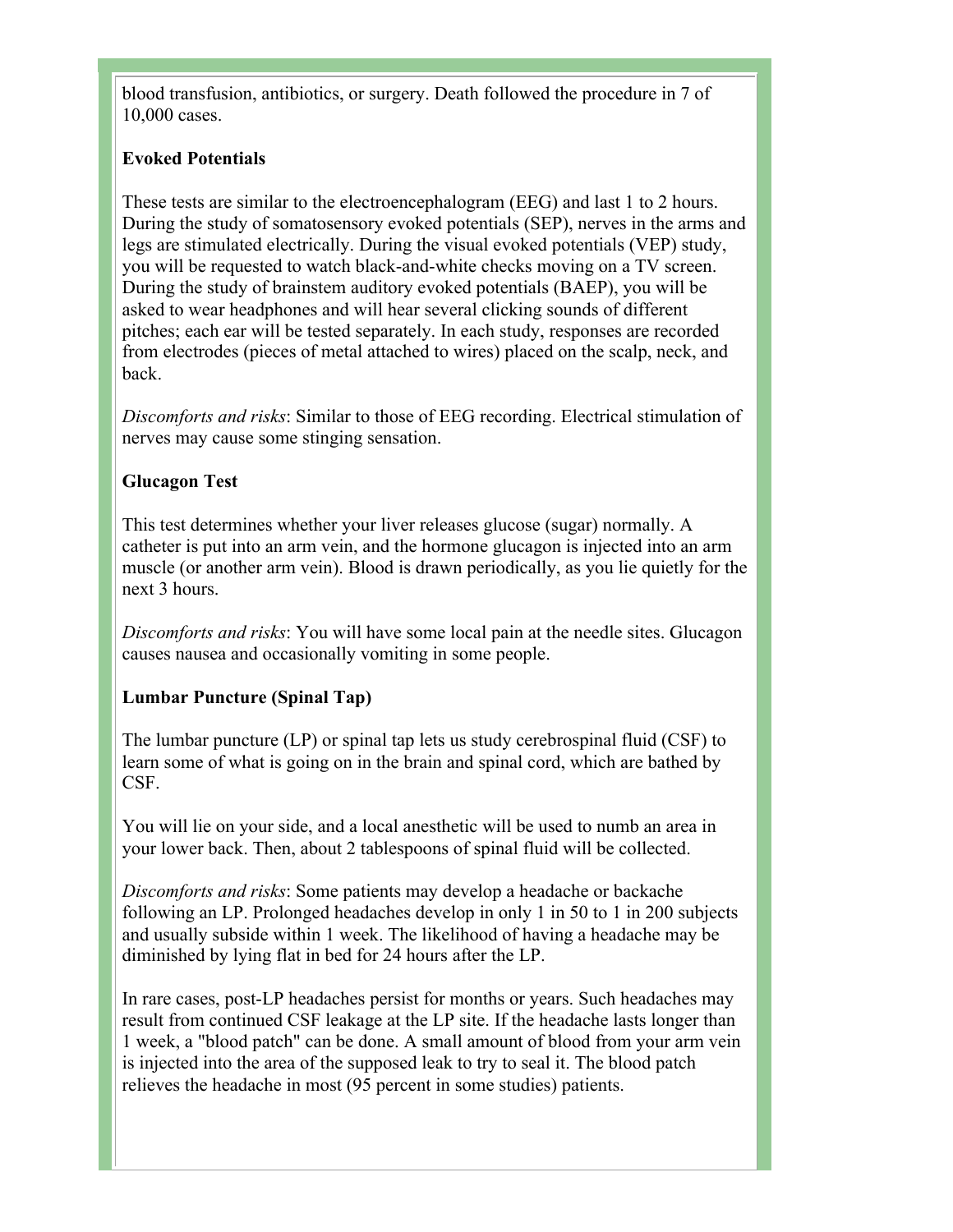#### **Magnetic Resonance Imaging (MRI)**

Magnetic resonance imaging (MRI) uses a strong magnetic field and radio waves to demonstrate structural and chemical changes in tissue. This technique is more sensitive than x-ray in some diseases and carries no radiation risk. You will lie on a table in a space enclosed by a metal cylinder (the scanner itself). The time required to stay within the cylinder will be about \_\_\_ minutes/hours. You will be asked to lie very still for 10 to 15 minutes at a time.

*Discomforts and risks*: Patients are at risk for injury from MRI if they have metal objects in their bodies, such as pacemakers, aneurysm clips (metal clips on the wall of a large artery), metallic prostheses, cochlear implants, or shrapnel fragments. Welders and metal workers are also at risk for eye injury because of unsuspected tiny metal fragments there.

Individuals with fear of confined spaces may become anxious during MRI. You will hear a thumping noise created by the radio waves forming the images. You will feel no pain, but you may find the noise and the closed-in space discomforting. You will be observed at all times by the operators and will be able to speak to them; you can be moved out of the machine at your request.

#### **Oral Glucose Tolerance Test**

This is the routine test used for many years to diagnose diabetes. A needle with small, flexible plastic tubing (catheter) is placed in an arm vein to withdraw about a teaspoon of blood before you drink a sugar solution, and at 30 minutes, 1 hour, 2 hours, and 3 hours afterwards.

*Discomforts and risks*: Some people experience nausea after drinking the sugar solution. Rarely, a bruise or minor infection may occur where the catheter needle entered your vein.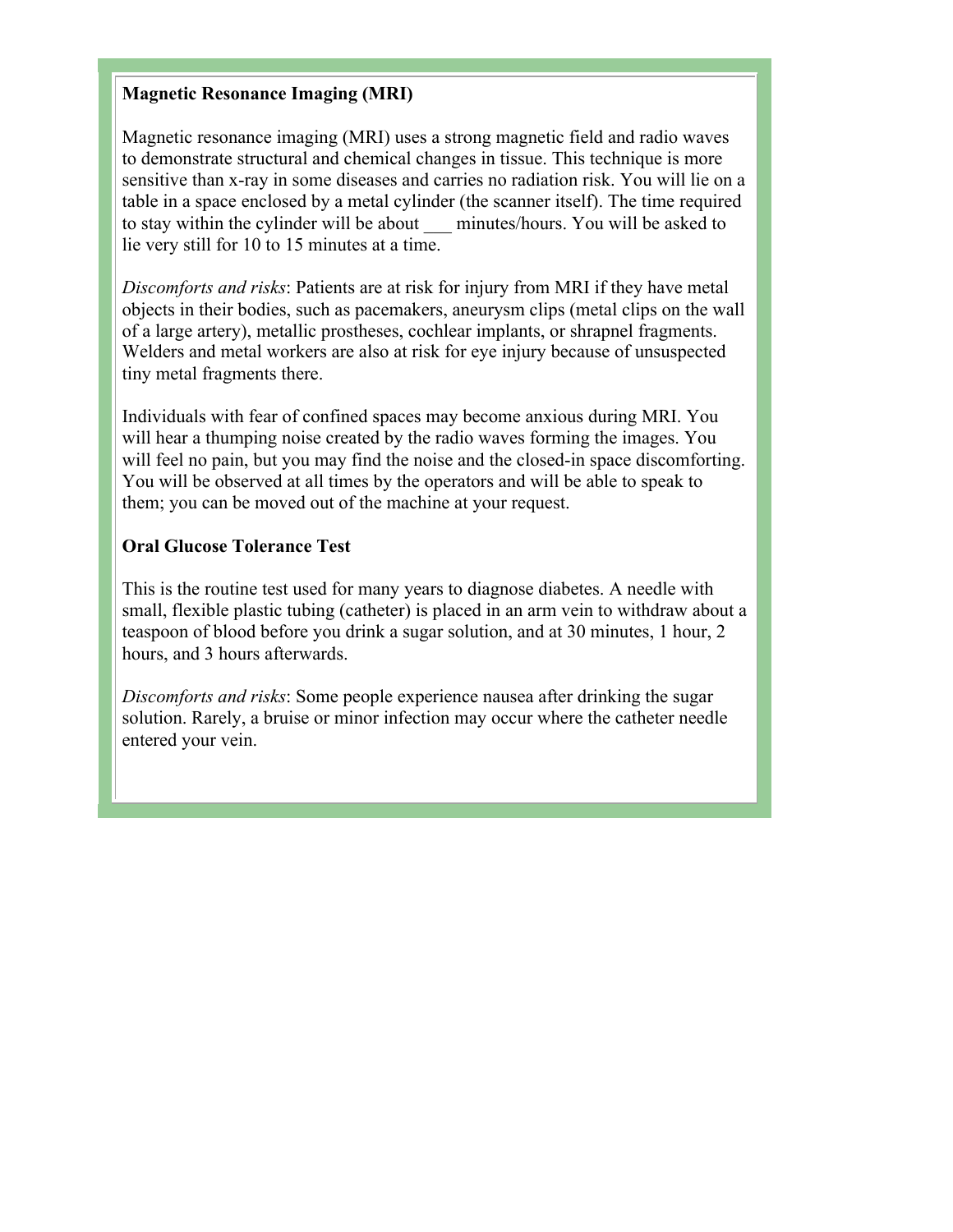## **Clinical Research Concepts**

#### **Blinding or Masking**

To the extent possible, decisions about the success of the treatment will be made without prior knowledge of which treatment has been given to the patient. When the patient has to be the judge, this may require such measures as giving a medication without telling whether it is drug or placebo. When the decision about success or failure has to be judged by a member of the medical staff – for example, a radiologist reading x-rays – the patient's name and the type of treatment will be concealed.

"Single-blind" or "single-masked" means that the patient is not told which of the two or more possible treatments (medicine A, B, or C, for instance) will be given, but physicians and nurses will know. "Double-blind" means that the physicians and nurses taking care of the patient also do not know.

#### **Confidentiality of Preliminary Results**

Experience has shown that the treatment finally proving to be inferior sometimes appears to be superior early in the course of the study. Trying to decide between treatments on the basis of too few results is like trying to decide on the winner of a football game after the first quarter, or trying to decide if a coin has been "weighted" when three flips in a row come up "heads." A Data and Safety Monitoring Board (DSMB), composed of experts in both medicine and statistics, has been appointed to oversee patient safety and to watch over the clinical results of this study as they emerge. Their responsibility is to be sure that if truly convincing evidence for the superiority of one treatment over the other appears sooner than expected, all patients can be given the benefit of this new information. But unless that happens, the study participants (both patients and staff) will not be told which treatment appears to be, at least momentarily, in the lead. Following this practice respects the sacrifices made by all patients who participated in the early stages of the trial. If the results are compromised by premature (and possibly incorrect) disclosure of results, their sacrifice, whether of risk, pain, or difficulty, might have been vain.

#### **Durable Power of Attorney (DPA)**

You have an illness that later may impair your ability to think clearly and make decisions. The Durable Power of Attorney lets you appoint someone to make decisions about your medical care at the Clinical Center – but only if you become unable to make these decisions yourself. Such decisionmakers might include a spouse, other family member, or close friend. It is important that this person knows your moral, religious, and personal preferences in medical care.

The Durable Power of Attorney has no legal standing outside NIH but helps us assure that your preferences in medical care are respected if you should be unable